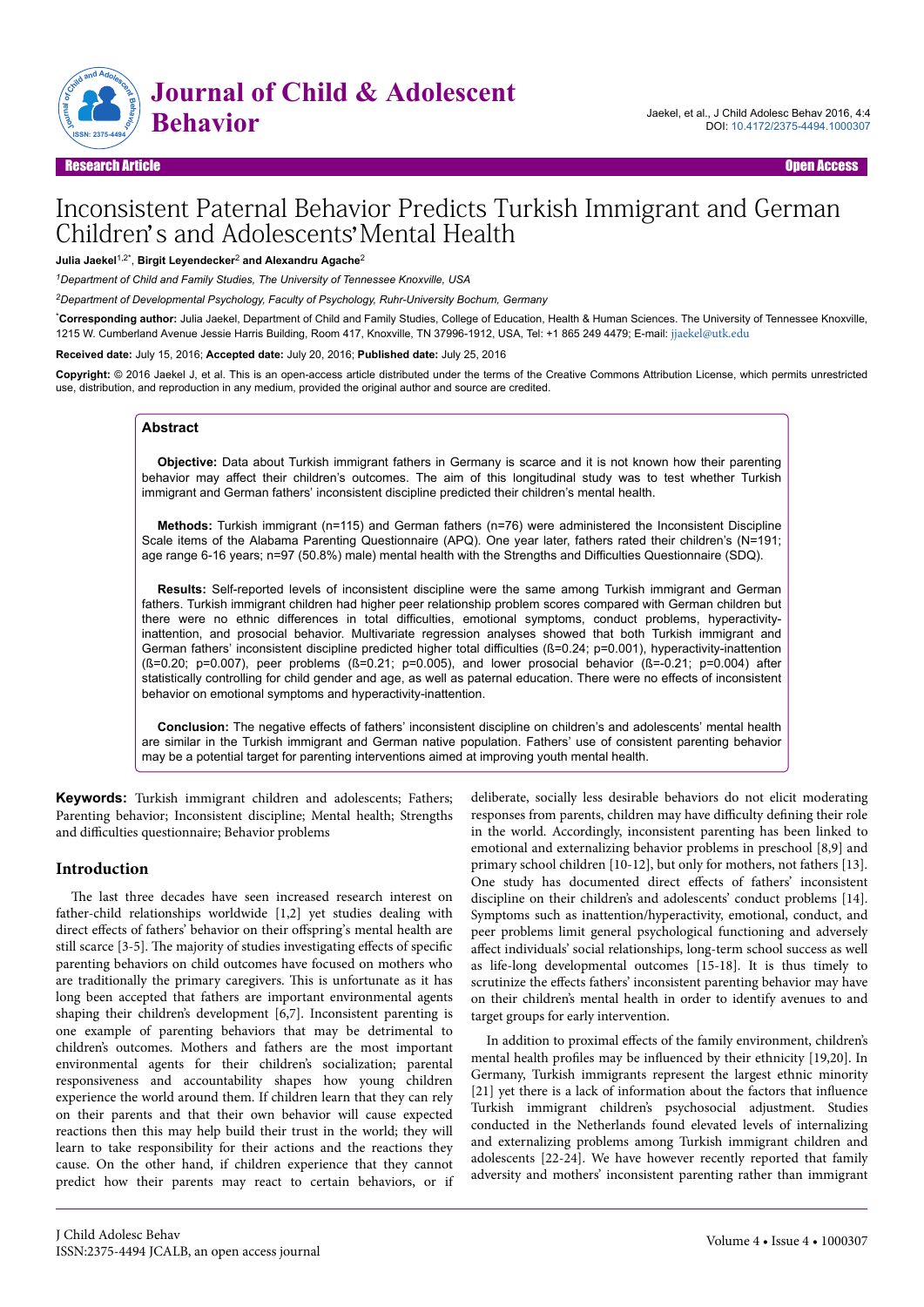#### Page 2 of 5

background were cross-sectionally associated with mother-rated mental health problems of Turkish immigrant and German youths aged 5-15 years [25]. As a result of their immigrant situation, Turkish mothers experience high levels of daily hassles [26], which may be associated with more inconsistent parenting [27]. However, the contributions of Turkish immigrant fathers to their children's mental health have yet to be investigated.

Apart from ethnic background and parenting, several factors have been associated with mental health profiles in children and adolescents. First, there are gender effects: overall, boys usually show more externalizing behavior problems whereas girls show more internalizing symptoms and more prosocial behavior [8,24,28-30]. Second, there are age effects: some have reported that younger children tend to be more affected by behavior problems [28,29], whereas others found higher peer problems in older compared to younger children [30]. Third, there are effects of socio-economic status (SES): low SES children and adolescents tend to have less favorable mental health profiles compared with higher SES peers [28-30].

In the context of the available literature, we hypothesized that differences in children's and adolescents' strengths and difficulties would be predicted by fathers' inconsistent discipline rather than Turkish immigrant background after statistically controlling for child gender, age, and fathers' education.

## **Methods**

The SIMCUR project (Social Integration of Migrant Children-Uncovering Family and School Factors Promoting Resilience), is a cohort-sequential longitudinal study on the development of Turkish

immigrant children in Germany. In addition to Turkish immigrant families, non-immigrant German families were sampled for comparison purposes. Sampling took place in the Ruhr area, an industrial urban area in the North-West of Germany, in 2010 and 2011. Participants were screened via telephone by bilingual research assistants. Families were considered eligible for the Turkish sample if mother and father or the grandparents were born in Turkey; German participants were eligible if both parents were born in Germany and had German as their first language. In addition, in order to prevent confounding bias, children eligible for participation were born after 32 weeks of gestational age, were not living in a foster family, and did not have a referral to a special needs school. All parents that responded and fulfilled the inclusion criteria were included in the study. Families were allowed to choose if assessments took place in their homes or at the Ruhr-University in Bochum. Families were visited once per year by trained research assistants and fathers were administered questionnaires that were available in Turkish and German. Confidentiality was explained and parents and children signed consent forms. Families received  $\epsilon$  25 compensation at each assessment wave.

# **Participants**

A total of 191 fathers participated in the study and provided complete data at both time points (T1=first assessment; T2=second assessment one year later). Table 1 provides demographic information on the Turkish immigrant and the German sample. Нere were no significant differences with regard to child gender and age distribution, however, according to their ISCED-97 education level classification, the Turkish immigrant fathers were on average less educated than the German fathers.

| German sample, n=76        | Turkish<br>immigrant<br>$n = 115$ | t-Value      | p       |  |  |  |  |  |  |  |
|----------------------------|-----------------------------------|--------------|---------|--|--|--|--|--|--|--|
| 41 (53.9%)                 | 56 (48.7%)                        | $0.51\alpha$ | 0.477   |  |  |  |  |  |  |  |
| 9.64(3.00)                 | 9.80(2.79)                        | 0.38         | 0.698   |  |  |  |  |  |  |  |
| 3.45(1.47)                 | 2.81(1.39)                        | $-2.98$      | 0.003   |  |  |  |  |  |  |  |
| 9.20(2.43)                 | 9.47(3.08)                        | 0.39         | 0.498   |  |  |  |  |  |  |  |
| Father's SDQ ratings at T2 |                                   |              |         |  |  |  |  |  |  |  |
| 6.86(4.84)                 | 7.57(4.36)                        | 0.60         | 0.293   |  |  |  |  |  |  |  |
| 1.32(1.55)                 | 1.46(1.70)                        | 0.60         | 0.551   |  |  |  |  |  |  |  |
| 1.38(1.40)                 | 1.29(1.35)                        | $-0.47$      | 0.641   |  |  |  |  |  |  |  |
| 2.86(2.11)                 | 2.75(2.09)                        | $-0.35$      | 0.729   |  |  |  |  |  |  |  |
| 1.30(1.71)                 | 2.07(1.45)                        | 3.34         | < 0.001 |  |  |  |  |  |  |  |
| 7.92 (1.73)                | 8.18(1.67)                        | 1.04         | 0.298   |  |  |  |  |  |  |  |
|                            |                                   |              | sample, |  |  |  |  |  |  |  |

Data are presented as mean (SD) for symmetrical continuous variables and numbers (%) for categorical variables. The p-values are based on t-tests if not indicated otherwise (all two-tailed). Ethnicity was coded 0=Turkish, 1=German. <sup>α</sup>χ<sup>2</sup>-Value

Table 1: Demographic and descriptive sample characteristics (age range 6-16).

## **Instruments**

At T1, inconsistent parenting behavior was assessed with four items of the German version of the Alabama Parenting Questionnaire (APQ) [31,32] asking fathers how often the consequences they give for

inappropriate behavior depend on their mood or how often they give their children a consequence and don't go through with it, for example. The APQ has high validity and reliability and was previously used for Turkish immigrants in Germany [33-35]; internal consistency was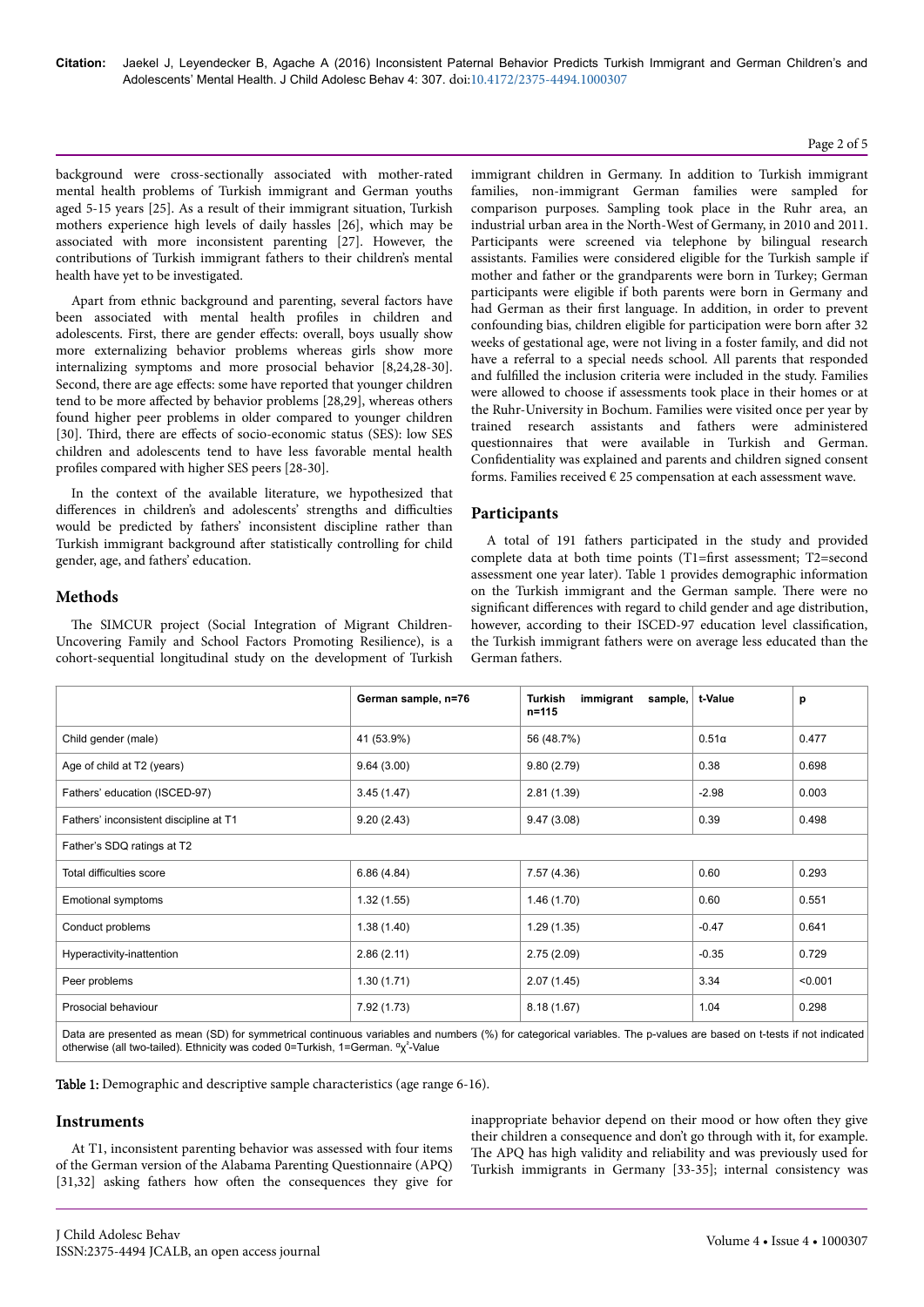**Citation:** Jaekel J, Leyendecker B, Agache A (2016) Inconsistent Paternal Behavior Predicts Turkish Immigrant and German Children's and Adolescents' Mental Health. J Child Adolesc Behav 4: 307. doi:10.4172/2375-4494.1000307

acceptable in the current sample (Cronbach's  $\alpha$ =0.68). In addition, fathers answered a short demographic questionnaire.

At T2, the German and Turkish parent Strengths and Difficulties Questionnaire (SDQ) versions were administered to participating fathers. Нe SDQ is a short screening instrument containing 25 items that load on five subscales measuring emotional symptoms, conduct problems, hyperactivity-inattention, peer relationship problems, and prosocial behavior [36]. Each item is scored on a 3-point Likert-type scale (0=not true, 1=somewhat true, 2=certainly true). Except for prosocial behavior, higher scores indicate greater problems. A total difficulties score can be obtained by summing the scores of the four difficulties scales (range 0-40). The factor structure and validity of the German parent SDQ have been documented [28,29]. For this investigation, the relevant SDQ subscale items were subjected to an internal consistency analysis using the R statistical software package; items were treated as strictly categorical in order to ensure statistical accuracy accuracy [37]. In concordance with other studies [8,38,39], internal consistency coefficients (Cronbach's α) were moderate across both groups: Emotional symptoms  $\alpha=0.71$ ; Conduct problems  $\alpha=0.77$ ; Hyperactivity-inattention α=0.79; Peer problems α=0.61; and Prosocial behavior  $\alpha$ =0.74. The internal consistency of the total difficulties score was α=0.61.

### **Statistical analyses**

Data were analyzed with SPSS 22. Demographic and predictor variable comparisons between Turkish immigrant and German participants were carried out with Student's t-test or Chi-Square test, depending on distribution characteristics of variables. Descriptive statistics (means and standard deviations) for SDQ subscales and the total difficulties score are presented separately for Turkish immigrant and German participants. Multivariate linear regressions were performed on the whole sample (N=191) to analyze the prediction of children's strengths and difficulties by inconsistent discipline and ethnic background after statistically controlling for child gender, age, and paternal education.

# **Results**

Table 1 shows that self-reported levels of inconsistent discipline were the same among Turkish immigrant and German fathers. According to the father ratings, Turkish immigrant children had higher peer relationship problem scores compared with German children. There were no ethnic differences in total difficulties, emotional symptoms, conduct problems, hyperactivity-inattention, and prosocial behavior.

Multivariate regression models were computed on the whole sample (N=191) and confirmed our hypothesis: higher levels of fathers' inconsistent discipline predicted higher total difficulties scores one year later whereas there were no effects of Turkish immigrant background, child gender, age and fathers' level of education (please see Table 2). There were no interaction effects, i.e., effects of inconsistent parenting on child problem behavior were the same across Turkish immigrant and German father-child dyads.

On the subscale level we found that fathers' inconsistent discipline predicted higher levels of hyperactivity/inattention and peer problems as well as lower prosocial behavior scores across both groups. Fathers' inconsistency did however not significantly increase emotional symptoms and conduct problems. In addition, we found that girls showed less conduct problems and hyperactivity/inattention, and more prosocial behavior. Older children had, on average, more peer problems, and, except for peer relationship problems, there were no effects of Turkish immigrant background or paternal level of education on child behavior.

| <b>Predictors</b>                      | difficulties<br><b>Total</b><br>score |         | <b>Emotional</b><br>symptoms |       | <b>Conduct problems</b> |       | Hyperactivity-<br>inattention |         | Peer problems |         | <b>Prosocial behaviour</b> |       |
|----------------------------------------|---------------------------------------|---------|------------------------------|-------|-------------------------|-------|-------------------------------|---------|---------------|---------|----------------------------|-------|
|                                        | ß                                     | p       | ß                            | p     | ß                       | p     | ß                             | p       | ß             | р       | ß                          | p     |
| Ethnicity<br>(0=Turkish,<br>1=German)  | $-0.06$                               | 0.398   | $-0.04$                      | 0.565 | 0.06                    | 0.410 | 0.05                          | 0.464   | $-0.25$       | 0.001   | $-0.04$                    | 0.547 |
| $(1 = male,$<br>Gender<br>2=female)    | $-0.12$                               | 0.087   | 0.10                         | 0.174 | $-0.24$                 | 0.001 | $-0.19$                       | 0.007   | $-0.01$       | 0.911   | 0.16                       | 0.023 |
| Age (years)                            | 0.11                                  | 0.119   | 0.09                         | 0.239 | 0.08                    | 0.256 | $-0.02$                       | 0.814   | 0.18          | 0.010   | $-0.11$                    | 0.121 |
| Fathers' education                     | $-0.07$                               | 0.353   | $-0.04$                      | 0.599 | $-0.04$                 | 0.561 | $-0.14$                       | 0.059   | 0.06          | 0.418   | $-0.07$                    | 0.360 |
| Fathers'<br>inconsistent<br>discipline | 0.24                                  | 0.001   | .11                          | 0.155 | .12                     | 0.111 | .20                           | 0.007   | 0.21          | 0.005   | $-0.21$                    | 0.004 |
| $R^2$                                  | 0.12                                  |         | 0.04                         |       | 0.10                    |       | 0.12                          |         | 0.14          |         | 0.10                       |       |
| F                                      | 4.90                                  | < 0.001 | 1.30                         | 0.266 | 3.88                    | 0.002 | 4.78                          | < 0.001 | 5.82          | < 0.001 | 4.04                       | 0.002 |

**Table 2:** Effects of fathers' inconsistent parenting on children's and adolescents' SDQ scores (N=191).

### **Discussion**

This is the first study investigating effects of Turkish immigrant and German fathers' inconsistent parenting behavior on their children's strengths and difficulties. The results confirmed our hypothesis that differences in children's mental health are predicted by fathers' inconsistent discipline rather than Turkish immigrant background after statistically controlling for child gender, age, and paternal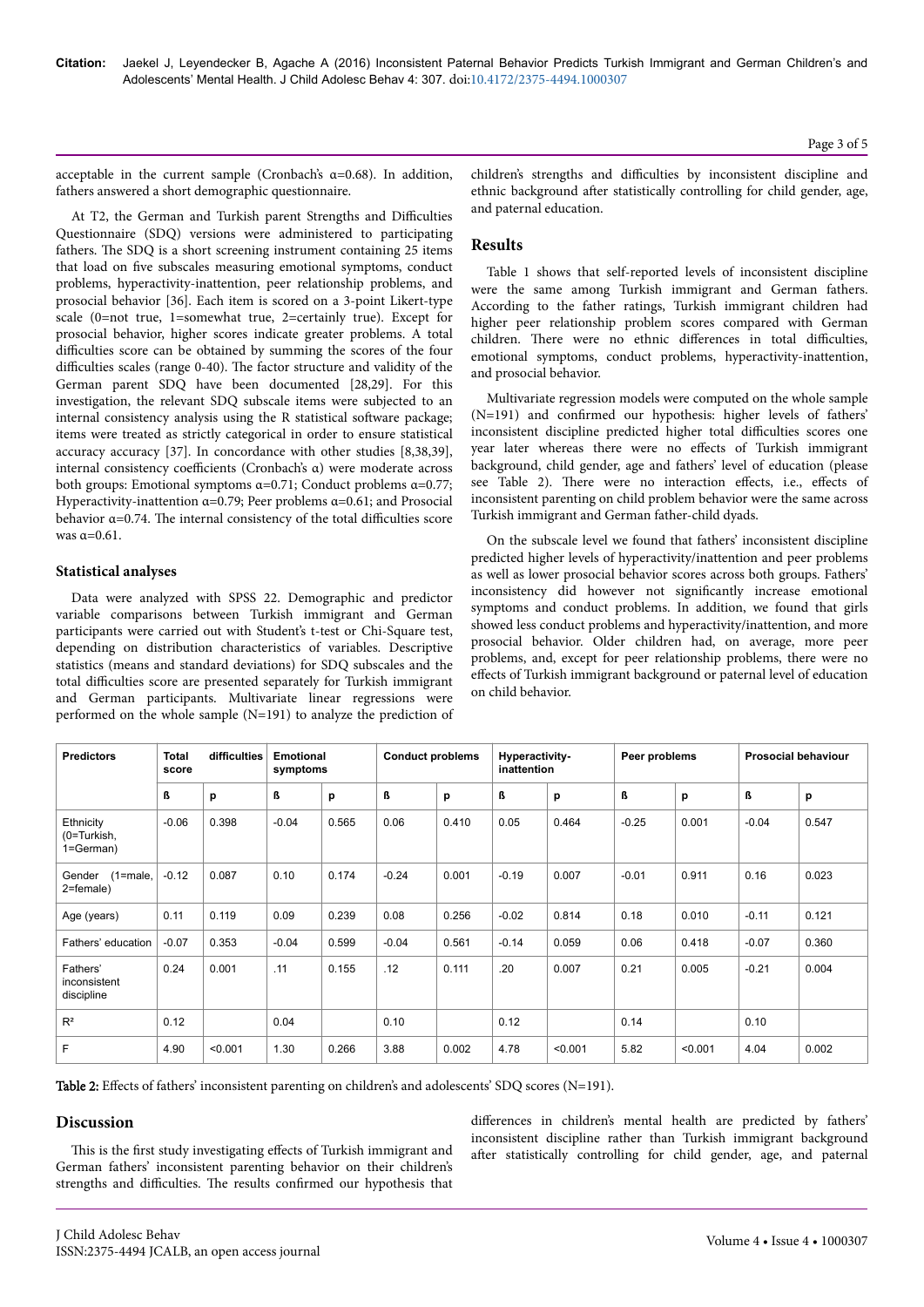education. Moreover, the negative effects of fathers' inconsistency were similar in the Turkish immigrant and German native population.

In accordance with other studies of similar populations [8,24,28-30], boys showed more externalizing behavior problems whereas girls showed more prosocial behavior, and peer problems increased with age [28-30]. However, fathers' inconsistent parenting turned out to be the most consistent predictor of children's and adolescents' SDQ scores. Нus, contrary to previous findings, our results suggest that young immigrants' mental health problems may not be explained by their low socioeconomic background [40] but paternal use of inconsistent discipline behavior may contribute to behavioral difficulties, independent of ethnic minority status.

On average, Turkish immigrant fathers rated their children's peer relationship problems higher than German fathers. At first glimpse, this seems not surprising as stereotypes of Turkish immigrant youth in Germany often involve assumptions of aggressive and delinquent behavior patterns. Нis has however not been confirmed in any scientific study and our findings do not indicate the expected comorbid elevated conduct problems of Turkish immigrant youth. Moreover, Turkish immigrant mothers do not rate their children's peer or conduct problems higher than German mothers [25]. Нus future research will need to further scrutinize potential culturally specific peer relationship problems in Turkish immigrant youth in Germany.

Our results add to the existing literature on Turkish immigrants' parenting behavior: It has been suggested that Turkish immigrant parents tend to indulge and protect their children [31,41,42] and previous evidence has confirmed that Turkish immigrant mothers of 3 year olds use more inconsistent parenting behavior than German mothers [27]. Turkish parents may however change and adapt their behavior as their children grow older, as there are no differences in the level of inconsistency between Turkish immigrant and German mothers [25] and fathers (as shown here) of 5-15 year olds. Even if indulging children during the early years is an adaptive and traditional form of parenting in many non-Western cultures [43], we suggest that the negative effects of inconsistency on child outcomes may be independent of a family's ethnic minority background but rather depend on the context of the majority culture a child is growing up in. Future studies should attempt to replicate and further scrutinize the effects of different parenting practices to better understand the mechanisms underlying associations between maternal and paternal behavior and children's psychosocial adjustment in different ethnic groups.

# **Strengths and Limitations**

To our knowledge, this is the first longitudinal study assessing effects of inconsistent behavior on children's outcomes in a large sample of Turkish immigrant fathers and a native comparison group in Germany. We were able to replicate the factor structure of the German and Turkish parent SDQ versions in our sample of fathers who are, in general, an understudied population as they are often harder to reach and motivate to participate in longitudinal studies than mothers. Нe negative effects of inconsistency on children's mental health were consistent across four of our six outcome measures and across both Turkish immigrant and German father-child dyads who were characterized by a large socioeconomic diversity. Future studies with randomized samples from other populations and contexts are needed to assess the generalizability of our findings. Overall, the variance explained in our regression models was rather small, thus other

variables not assessed and tested here may make important contributions in predicting behavioral difficulties.

## **Conclusion**

Our study shows that Turkish immigrant and German fathers may negatively affect their children's mental health if they use high levels of inconsistent discipline. Нis is important for prevention and intervention efforts aimed at reducing children's internalizing and externalizing problems. In order to develop culturally-sensitive prevention strategies for youth health care practice more research is needed on the understudied group of Turkish immigrant children and adolescents in Germany. Fathers represent important targets for parenting interventions aimed at improving the mental health of the next generation. Нere are, for example, internationally valid and reliable parent training programs [44,45] but we don't know to what extent they would be accepted by Turkish immigrant fathers in Germany and if they would produce training-induced changes in parenting behavior that would affect children's mental health.

### **Acknowledgement**

We thank all participants of the SIMCUR study for their cooperation. Нis study was supported by the NORFACE foundation [grant 292].

### **References**

- 1. Tamis-LeMonda CS, N Cabrera (2012) Handbook of father involvement: Multidisciplinary perspectives. (2ndedn) Mahwah, NJ: Erlbaum.
- 2. [Roggman L, Cabrera N \(2011\) Father engagement and children's](http://www.academia.edu/15015763/Father_engagement_and_childrens_outcomes_in_at-risk_populations_Introduction_to_the_special_issue) [outcomes in at-risk populations: Introduction to the special issue. Family](http://www.academia.edu/15015763/Father_engagement_and_childrens_outcomes_in_at-risk_populations_Introduction_to_the_special_issue) [Science 2: 73-75.](http://www.academia.edu/15015763/Father_engagement_and_childrens_outcomes_in_at-risk_populations_Introduction_to_the_special_issue)
- 3. [McEwen C, Flouri E \(2009\) Fathers' parenting, adverse life events, and](http://www.ncbi.nlm.nih.gov/pubmed/18810309) [adolescents' emotional and eating disorder symptoms: the role of emotion](http://www.ncbi.nlm.nih.gov/pubmed/18810309) [regulation. Eur Child Adolesc Psychiatry 18: 206-216.](http://www.ncbi.nlm.nih.gov/pubmed/18810309)
- 4. [Cabrera NJ \(2011\) Father residence and father-child relationship quality:](https://asu.pure.elsevier.com/en/publications/father-residence-and-father-child-relationship-quality-peer-relat) [Peer relationships and externalizing behavioral problems. Family Science](https://asu.pure.elsevier.com/en/publications/father-residence-and-father-child-relationship-quality-peer-relat) [2: 109-119.](https://asu.pure.elsevier.com/en/publications/father-residence-and-father-child-relationship-quality-peer-relat)
- 5. Lamb ME (2011) Нe role of the father in child development (5thedn) Wiley: Oxford, UK.
- 6. Belsky J (1984) Нe [determinants of parenting: a process model. Child](https://www.jstor.org/stable/1129836?seq=1) [Development 55: 83-96.](https://www.jstor.org/stable/1129836?seq=1)
- 7. Bronfenbrenner U (1998) The ecology of developmental processes.
- 8. Schreyer-Mehlhop I, Petermann U (2011) Maternal parenting behavior and behavior problems in preschool children . Journal of Developmental Psychology and Educational Psychology 43: 39-48.
- 9. [Gardner FM \(1989\) Inconsistent parenting: Is there evidence for a link](http://link.springer.com/article/10.1007/BF00913796) [with children's conduct problems? Journal of Abnormal Child Psychology](http://link.springer.com/article/10.1007/BF00913796) [17: 223-233.](http://link.springer.com/article/10.1007/BF00913796)
- 10. [Ellis B, Nigg J \(2009\) Parenting practices and](http://www.ncbi.nlm.nih.gov/pubmed/19065110) attention-deficit/ hyperactivity disorder: New findings [suggest partial](http://www.ncbi.nlm.nih.gov/pubmed/19065110) specificity of effects J [Am Acad Child Adolesc Psychiatry 48: 146-154.](http://www.ncbi.nlm.nih.gov/pubmed/19065110)
- 11. Franiek S, Reichle B (2007) Parenting behavior and psychosocial development in elementary school children. Kindheit und Entwicklung 16: 240-249.
- 12. [Feehan M \(1991\) Strict and inconsistent discipline in childhood:](http://onlinelibrary.wiley.com/doi/10.1111/j.2044-8260.1991.tb00953.x/abstract) [Consequences for adolescent mental health. British Journal of Clinical](http://onlinelibrary.wiley.com/doi/10.1111/j.2044-8260.1991.tb00953.x/abstract) [Psychology 30: 325-331.](http://onlinelibrary.wiley.com/doi/10.1111/j.2044-8260.1991.tb00953.x/abstract)
- [Gryczkowski M, Jordan S, Mercer S \(2010\)](http://link.springer.com/article/10.1007/s10826-009-9326-2) Differential relations between [mothers' and fathers' parenting practices and child externalizing](http://link.springer.com/article/10.1007/s10826-009-9326-2) [behavior. Journal of Child and Family Studies 19: 539-546.](http://link.springer.com/article/10.1007/s10826-009-9326-2)